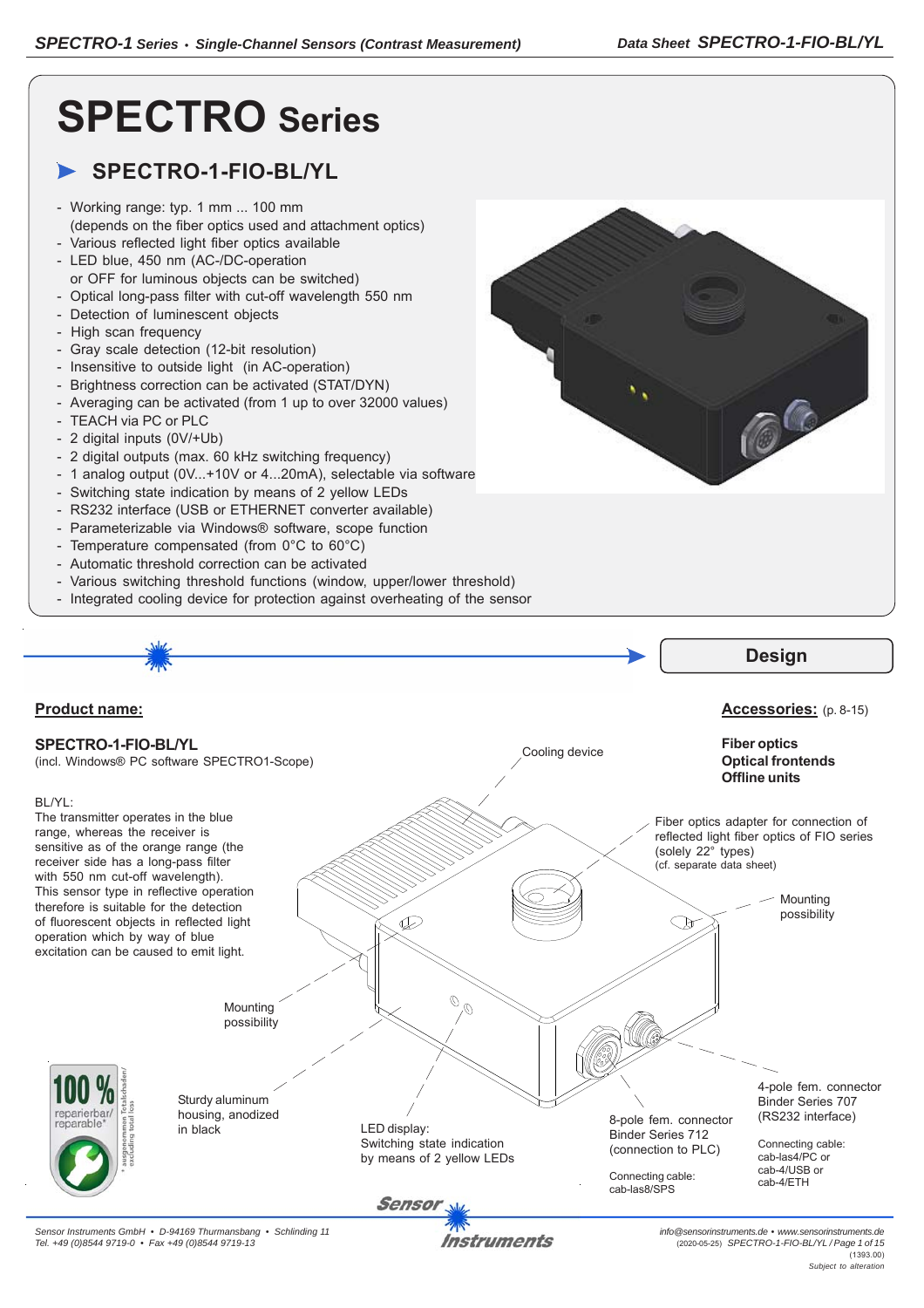

**Technical Data** 

| <b>Model</b>                                                                      | <b>SPECTRO-1-FIO-BL/YL</b>                                                                                                                                                                                                                                                                                                                                          |                                                                                                                                                                                                                                                                                                 |  |
|-----------------------------------------------------------------------------------|---------------------------------------------------------------------------------------------------------------------------------------------------------------------------------------------------------------------------------------------------------------------------------------------------------------------------------------------------------------------|-------------------------------------------------------------------------------------------------------------------------------------------------------------------------------------------------------------------------------------------------------------------------------------------------|--|
| Voltage supply                                                                    |                                                                                                                                                                                                                                                                                                                                                                     | +24VDC (± 10%), reverse polarity protected, overcurrent protected                                                                                                                                                                                                                               |  |
| Current consumption                                                               | $< 220$ mA                                                                                                                                                                                                                                                                                                                                                          |                                                                                                                                                                                                                                                                                                 |  |
| Max. switching current                                                            | 100 mA, short circuit proof                                                                                                                                                                                                                                                                                                                                         |                                                                                                                                                                                                                                                                                                 |  |
| Switching state indication                                                        |                                                                                                                                                                                                                                                                                                                                                                     | 2 yellow LED visualize the physical state of the outputs OUT0 and OUT1                                                                                                                                                                                                                          |  |
| Digital inputs (2x)                                                               |                                                                                                                                                                                                                                                                                                                                                                     | INO and IN1 (Pin 3 and 4): digital (0V/+24V)                                                                                                                                                                                                                                                    |  |
| Digital outputs (2x)                                                              | OUT0 and OUT1 (Pin 5 and 6): digital (0V/+24V), npn-/pnp-able (bright-/dark-switching, can be switched)                                                                                                                                                                                                                                                             |                                                                                                                                                                                                                                                                                                 |  |
| Analog output (1x)                                                                | ANALOG (Pin 8): voltage 0  +10V or current 4  20mA,<br>adjustable via PC software                                                                                                                                                                                                                                                                                   |                                                                                                                                                                                                                                                                                                 |  |
| Interface                                                                         | <b>RS232</b>                                                                                                                                                                                                                                                                                                                                                        |                                                                                                                                                                                                                                                                                                 |  |
| Pulse lengthening                                                                 | 0  100 ms, adjustable via PC software                                                                                                                                                                                                                                                                                                                               |                                                                                                                                                                                                                                                                                                 |  |
| Averaging                                                                         | max. 32768 values, adjustable via PC software                                                                                                                                                                                                                                                                                                                       |                                                                                                                                                                                                                                                                                                 |  |
| Scan frequency<br>(LED mode AC, DC or<br>OFF, can be switched via<br>PC software) | LED mode AC (depends on parameterization):<br>Frequency [Hz] Digital outputs Analog output<br>Max. 50 000<br>Off<br>Off<br>Max. 48 000<br>Off<br>On.<br>Max. 42 000<br>Off<br>On<br>Max. 41 000<br>On<br>On<br>Measurements were made with the smallest gain at the<br>receiver (AMP1). At the highest gain (AMP8), rthe<br>frequency is reduced by a factor of 10. | LED mode DC / OFF (depends on parameterization):<br>Frequency [Hz] Digital outputs Analog output<br>Max. 175 000<br>Off<br>Off<br>Max. 135 000<br>Off<br>On.<br>Max. 100 000<br>Off<br>On<br>Max. 85 000<br><b>On</b><br>On<br>The frequency is independent of the gain set at the<br>receiver. |  |
| Switching frequency                                                               | max. 60 kHz                                                                                                                                                                                                                                                                                                                                                         |                                                                                                                                                                                                                                                                                                 |  |
| Analog band width                                                                 | max. 90 kHz (-3 dB)                                                                                                                                                                                                                                                                                                                                                 |                                                                                                                                                                                                                                                                                                 |  |
| Transmitter (light source)                                                        | blue LED, 450 nm                                                                                                                                                                                                                                                                                                                                                    |                                                                                                                                                                                                                                                                                                 |  |
| Transmitter control                                                               | can be switched via PC software:<br>AC operation (LED MODE-AC), DC operation (LED MODE-DC), OFF operation (LED MODE-OFF)                                                                                                                                                                                                                                            |                                                                                                                                                                                                                                                                                                 |  |
| Object distance<br>(measuring range)                                              | with reflected light fiber optics: typ. 1 mm  100 mm (depends on fiber optics and attachment optics)                                                                                                                                                                                                                                                                |                                                                                                                                                                                                                                                                                                 |  |
| Filter                                                                            | Long-pass filter with cut-off wavelength 550 nm                                                                                                                                                                                                                                                                                                                     |                                                                                                                                                                                                                                                                                                 |  |
| Receiver                                                                          | photo diode                                                                                                                                                                                                                                                                                                                                                         |                                                                                                                                                                                                                                                                                                 |  |
| Receiver gain setting                                                             | 8 steps (AMP1  AMP8), adjustable via PC software                                                                                                                                                                                                                                                                                                                    |                                                                                                                                                                                                                                                                                                 |  |
| Ambient light                                                                     | max. 5000 Lux                                                                                                                                                                                                                                                                                                                                                       |                                                                                                                                                                                                                                                                                                 |  |
| Size of light spot                                                                | typ. $\varnothing$ 1 mm $\varnothing$ 10 mm<br>depends on fiber optics and attachment optics used (cf. catalog FIO series)                                                                                                                                                                                                                                          |                                                                                                                                                                                                                                                                                                 |  |
| Reproducibility                                                                   | 2 digits at 12-bit A/D conversion                                                                                                                                                                                                                                                                                                                                   |                                                                                                                                                                                                                                                                                                 |  |
| Housing dimensions                                                                | LxWxH approx. 95 mm x 65 mm x 38 mm (incl. fiber optics adaptor M18x1, without connectors)                                                                                                                                                                                                                                                                          |                                                                                                                                                                                                                                                                                                 |  |
| Housing material                                                                  | aluminum, anodized in black                                                                                                                                                                                                                                                                                                                                         |                                                                                                                                                                                                                                                                                                 |  |
| Enclosure rating                                                                  | IP <sub>64</sub>                                                                                                                                                                                                                                                                                                                                                    |                                                                                                                                                                                                                                                                                                 |  |
| Connecting cables                                                                 | to PLC: cab-las8/SPS or cab-las8/SPS-w<br>to PC/RS232 interface: cab-las4/PC or cab-las4/PC-w<br>to PC/USB interface: cab-4/USB or cab-4/USB-w<br>to PC/Ethernet interface: cab-4/ETH                                                                                                                                                                               |                                                                                                                                                                                                                                                                                                 |  |
| Type of connector                                                                 | connection to PLC: 8-pole fem. connector (Binder series 712)<br>connection to PC: 4-pole fem. connector (Binder series 707)                                                                                                                                                                                                                                         |                                                                                                                                                                                                                                                                                                 |  |
| Operating temp. range                                                             | $-20^{\circ}$ C  +55 $^{\circ}$ C                                                                                                                                                                                                                                                                                                                                   |                                                                                                                                                                                                                                                                                                 |  |
| Storage temperature range                                                         | $-20^{\circ}$ C $$ +85 $^{\circ}$ C                                                                                                                                                                                                                                                                                                                                 |                                                                                                                                                                                                                                                                                                 |  |
| EMC test acc. to                                                                  | CE<br>DIN EN 60947-5-2                                                                                                                                                                                                                                                                                                                                              |                                                                                                                                                                                                                                                                                                 |  |

Sensor<sub>N</sub>

*Sensor Instruments GmbH • D-94169 Thurmansbang • Schlinding 11 Tel. +49 (0)8544 9719-0 • Fax +49 (0)8544 9719-13*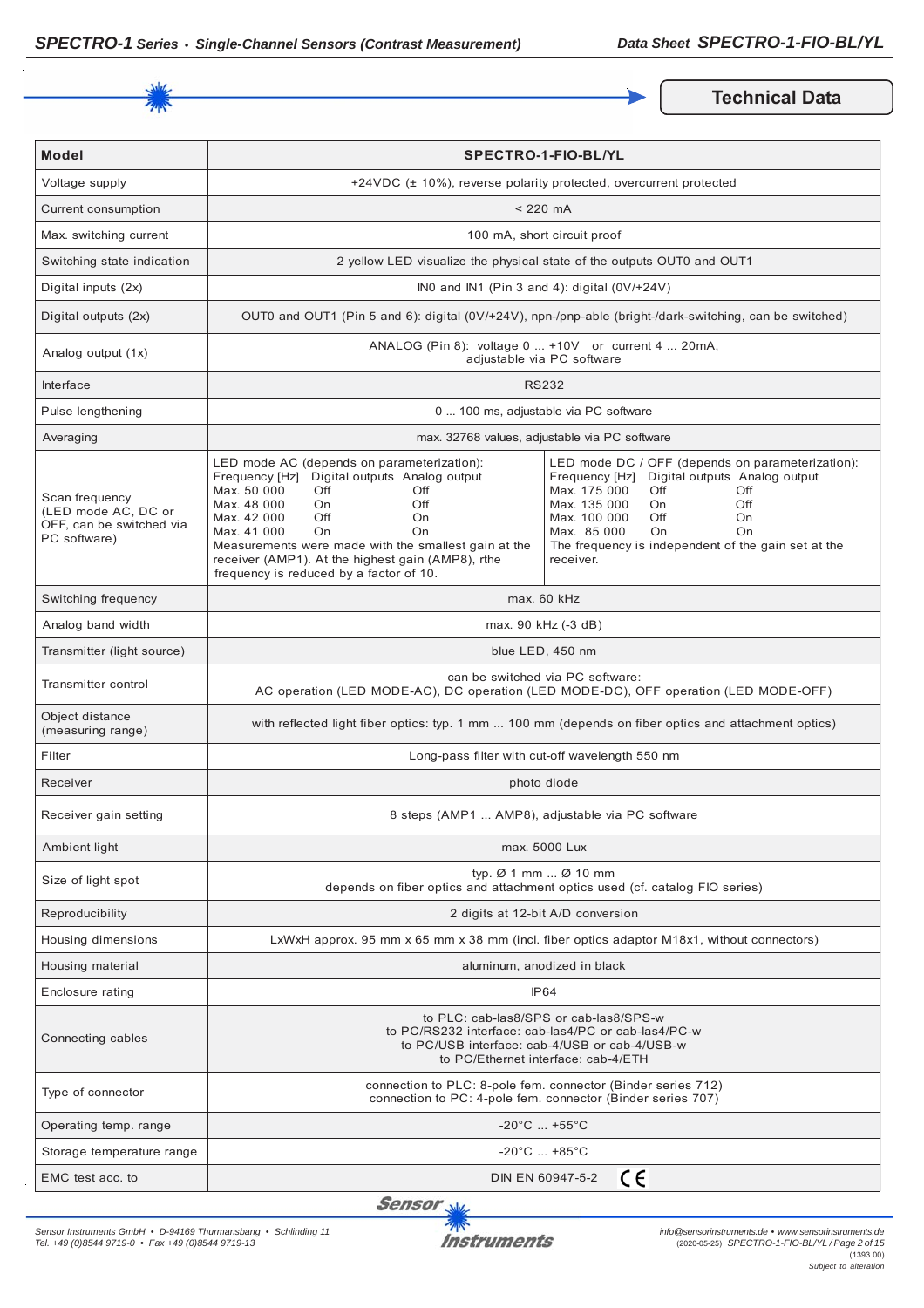



All dimensions in mm

*Sensor Instruments GmbH • D-94169 Thurmansbang • Schlinding 11 Tel. +49 (0)8544 9719-0 • Fax +49 (0)8544 9719-13*

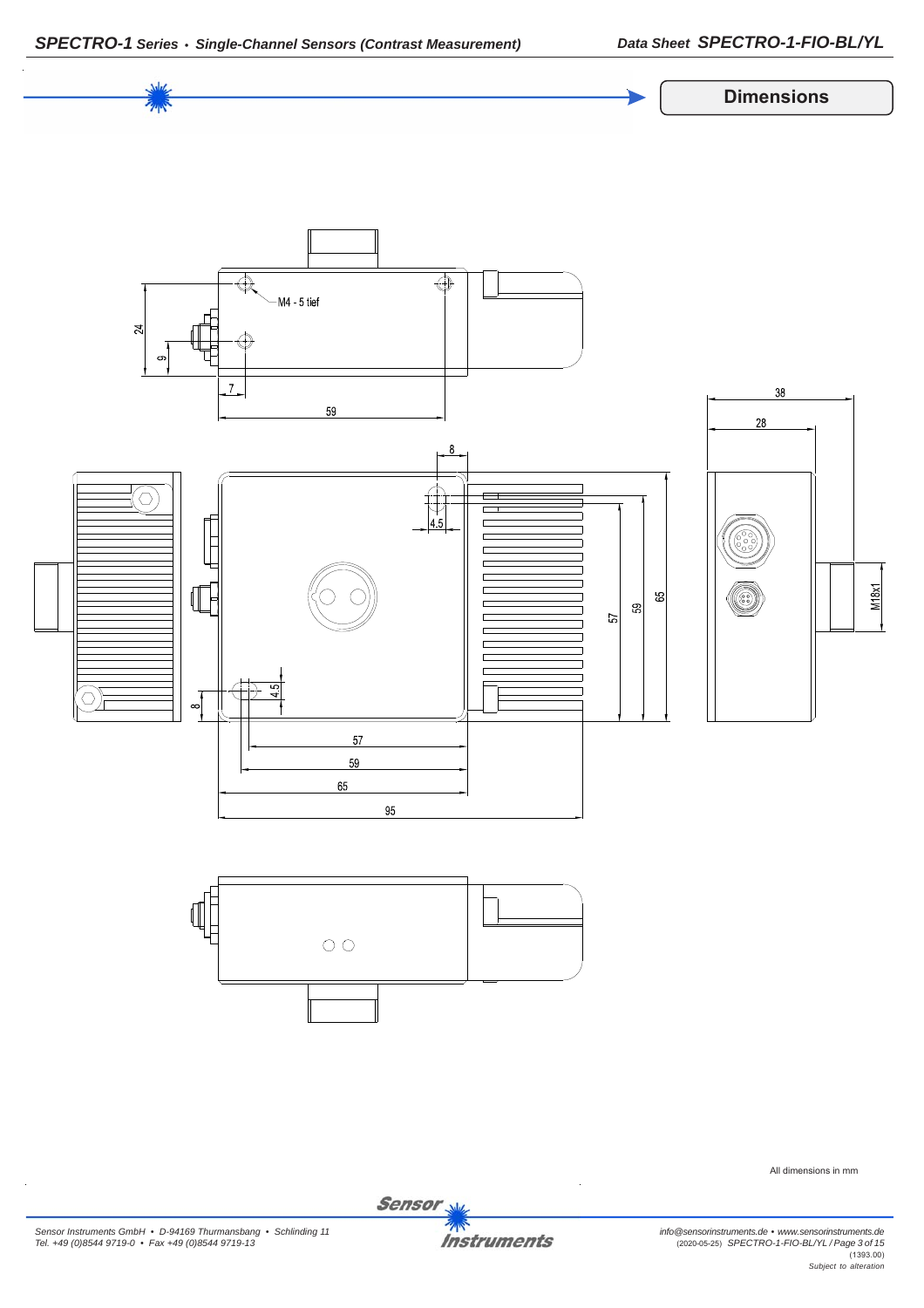



*Sensor Instruments GmbH • D-94169 Thurmansbang • Schlinding 11 Tel. +49 (0)8544 9719-0 • Fax +49 (0)8544 9719-13*

Instruments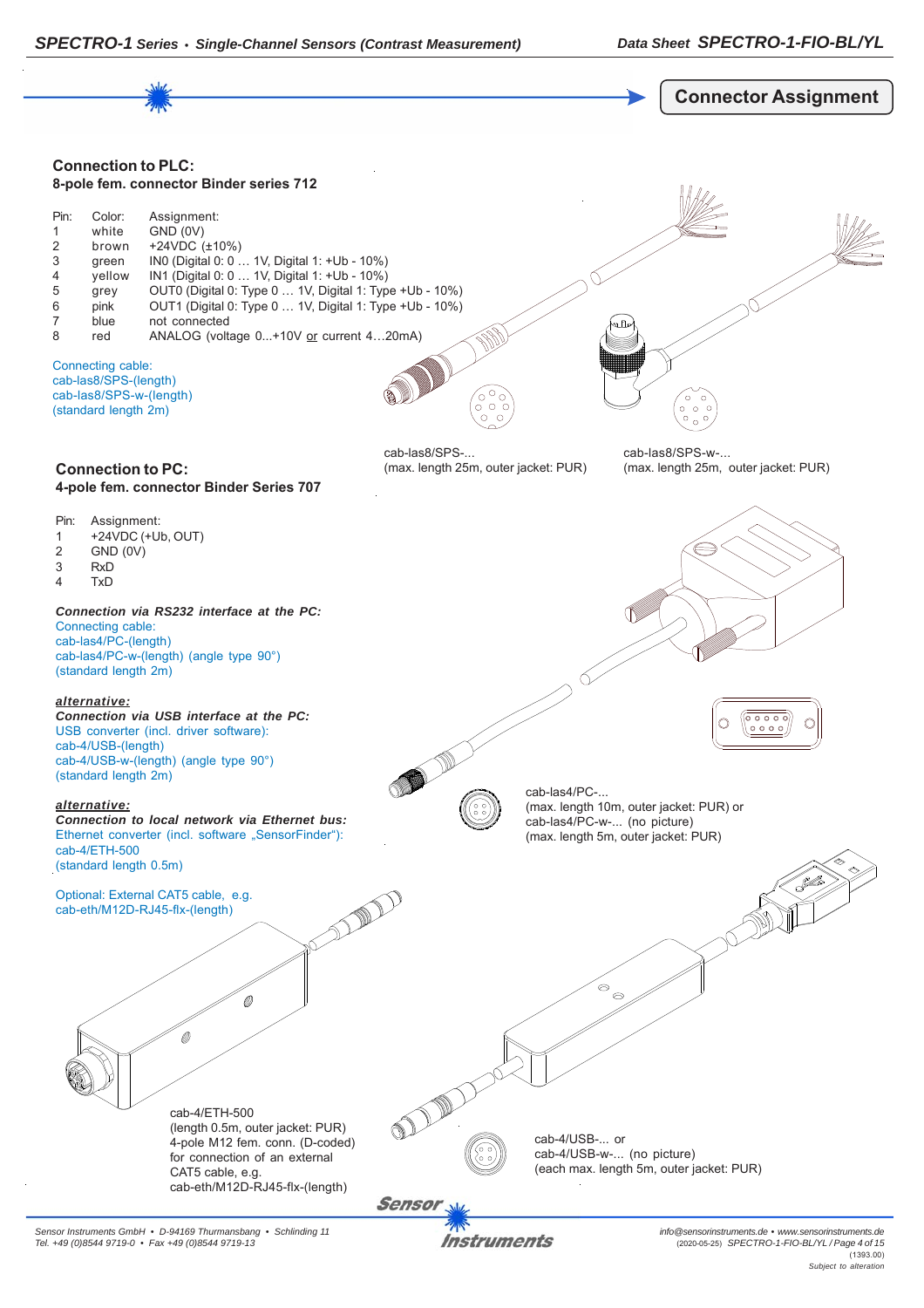

## **Measuring principle of the sensors of SPECTRO-1 series:**

The sensors of the SPECTRO-1 series are of single-channel design, i.e. they acquire the analog signal that comes from a receiver and evaluate this signal. Various light sources such as white light, UV light, IR light, or a laser can be used as a transmitter. The receiver is correspondingly matched to the transmitter. The acquired analog signal is provided through a voltage output and a current output.

The software can be used to select various evaluation modes for the analog signal. The status of the analog signal is provided through 2 digital outputs in accordance with the selected evaluation mode. A digital input allows external "teaching" of the sensor. An additional input allows the "freezing" of the analog output signal upon a positive input edge.

The SPECTRO-1 sensor allows highly flexible signal acquisition. The sensor, for example, can be operated in alternating-light mode (AC mode), which means the sensor is not influenced by external light, or in constant-light mode (DC mode), which provides outstanding high-speed sensor operation. An OFF function deactivates the sensor's integrated light source and changes to DC mode, which allows the sensor to detect so-called "self-luminous objects". With the stepless adjustment of the integrated light source, the selectable gain of the receiver signal, and an INTEGRAL function the sensor can be adjusted to almost any surface or any "selfluminous object".

A micro-controller performs 12-bit analog/digital conversion of the analog signal, which allows recording and evaluation of the signal. Furthermore the SPECTRO-1 sensor offers various options for intelligent signal processing such as e.g. dirt accumulation compensation.

Parameters and measurement values can be exchanged between PC and sensor either through RS232 or Ethernet (using an Ethernet converter). Through the interface all the parameters can be stored in the non-volatile EEPROM of the sensor.

The PC software facilitates the parameterisation, diagnostics, and adjustment of the sensor system (oscilloscope function). The software furthermore provides a data recorder function that automatically records data and stores them on the hard disk of the PC.

SPECTRO-1 sensors are temperature-compensated over a range of 0°C to 80°C.

**Sensor** 

Instruments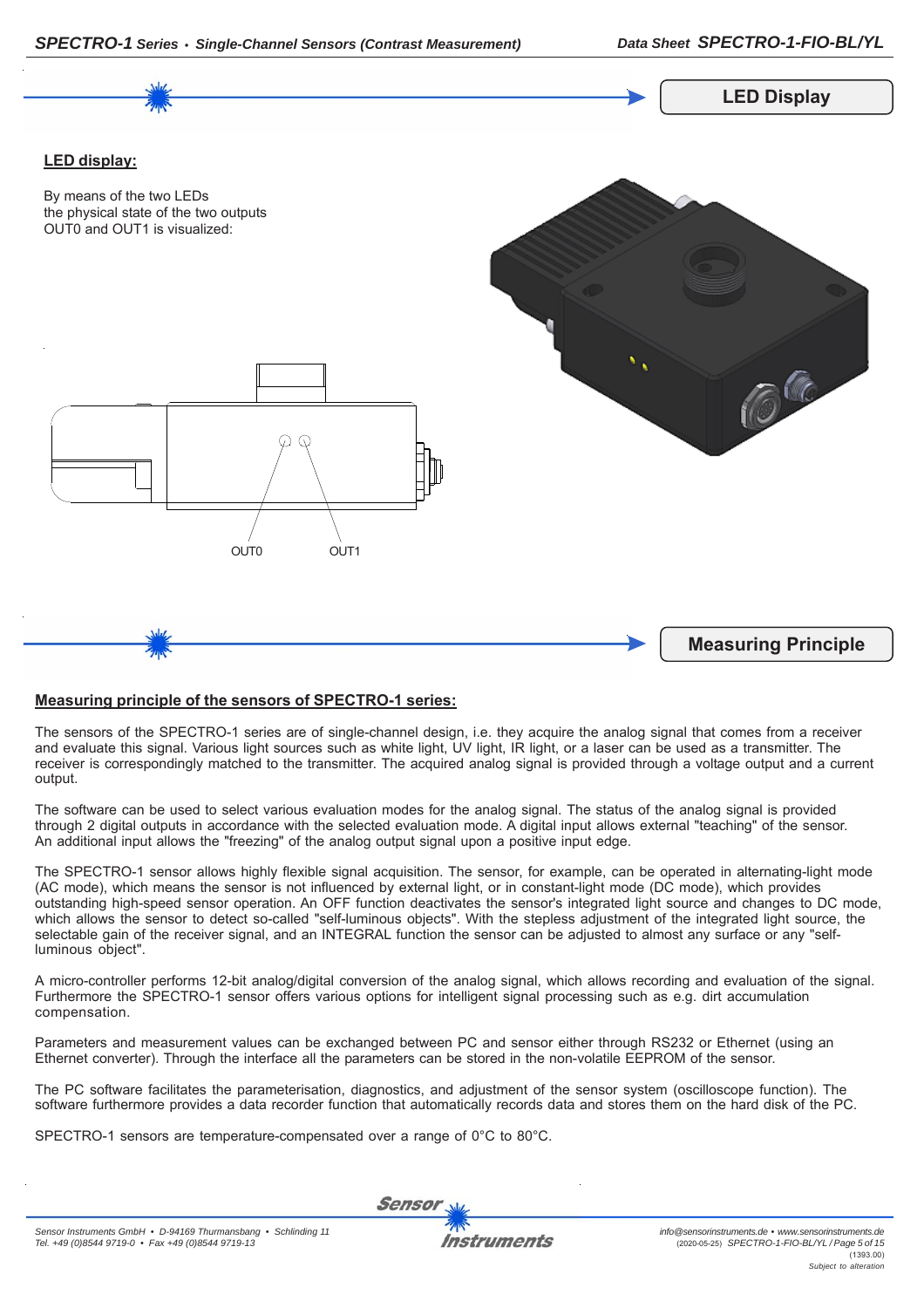**Parameterization**

## **Windows® user interface:**

*(The current software version is available for download on our website.)*



The PC software SPECTRO1-Scope facilitates the parameterization, the diagnosis, and the adjustment of the sensor system (oscilloscope function). Moreover, the software features a data recorder function that allows the automatic recording of recorded data and the saving of those at the hard disk of the PC.

Parameters and measurement values can be exchanged between PC and sensor either through RS232 or Ethernet (using an Ethernet converter). Through the interface all the parameters can be stored in the non-volatile EEPROM of the sensor.



The SCOPE tab visualises an oscilloscope.

 $\left| \cdot \right|$ 

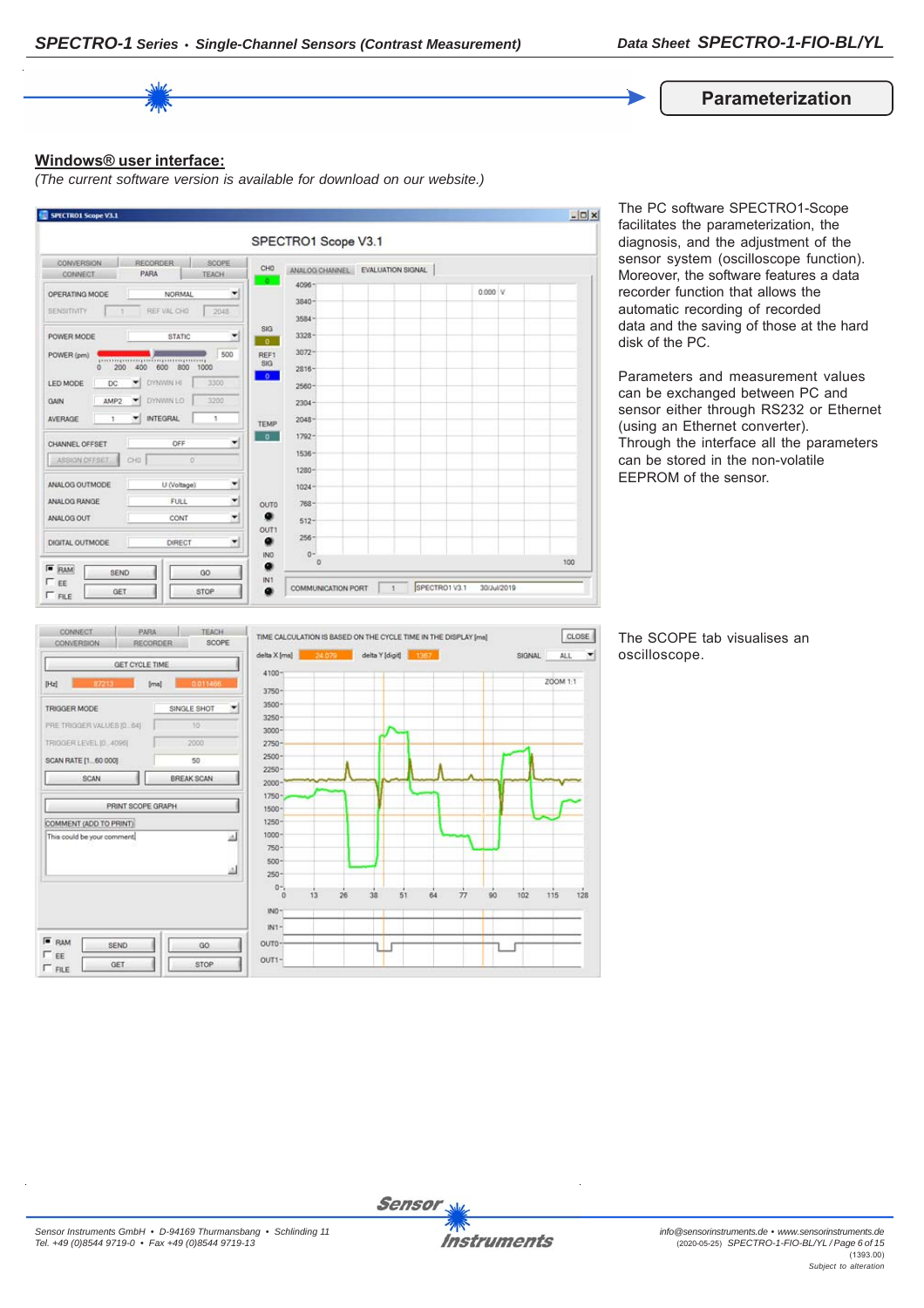

## Firmware update by means of the software "FirmwareLoader":

| <b>FIRMWARE LOADER V1.1</b>                                                | $-1$<br>$\boldsymbol{\times}$   |  |  |
|----------------------------------------------------------------------------|---------------------------------|--|--|
| <b>ESTABLISH CONNECTION</b>                                                |                                 |  |  |
| SELECT COMPORT [1256]<br><b>BAUDRATE</b>                                   | <b>TRY TO CONNECT</b><br>115200 |  |  |
| <b>FIRMWARE UPDATE</b>                                                     |                                 |  |  |
| <b>READ FIRMWARE FROM DISK</b>                                             | <b>CLEAR WINDOW</b>             |  |  |
| <b>ARM FIRMWARE LOADER</b>                                                 | <b>DISARM FIRMWARE LOADER</b>   |  |  |
| IT IS STRONGLY RECOMMENDED TO UPDATE THE FIRMWARE ACCORDING TO THE MANUAL! |                                 |  |  |
| SPECTRO3 V4.0<br>RT May 09 2012                                            |                                 |  |  |
|                                                                            |                                 |  |  |
|                                                                            |                                 |  |  |
|                                                                            |                                 |  |  |
|                                                                            |                                 |  |  |
|                                                                            |                                 |  |  |
|                                                                            |                                 |  |  |
|                                                                            |                                 |  |  |
|                                                                            |                                 |  |  |
|                                                                            |                                 |  |  |
|                                                                            |                                 |  |  |
|                                                                            |                                 |  |  |
| <b>CREATE EEPROM BACKUP</b>                                                |                                 |  |  |
| READ EEPROM DATA FROM SENSOR                                               | SAVE EEPROM DATA TO SENSOR      |  |  |
| EEPROM TRANSFER FILE d:\BackupFiles\EEPROM_Backup 1131.dat                 |                                 |  |  |

The software "Firmware Loader" allows the user to perform an automatic firmware update. The update will be carried out through the RS232 interface.

An initialisation file (xxx.ini) and a firmware file (xxx.elf.S) are required for performing a firmware update. These files can be obtained from your supplier. In some cases an additional firmware file for the program memory (xxx.elf.p.S) is also needed, and this file will be automatically provided together with the other two files.

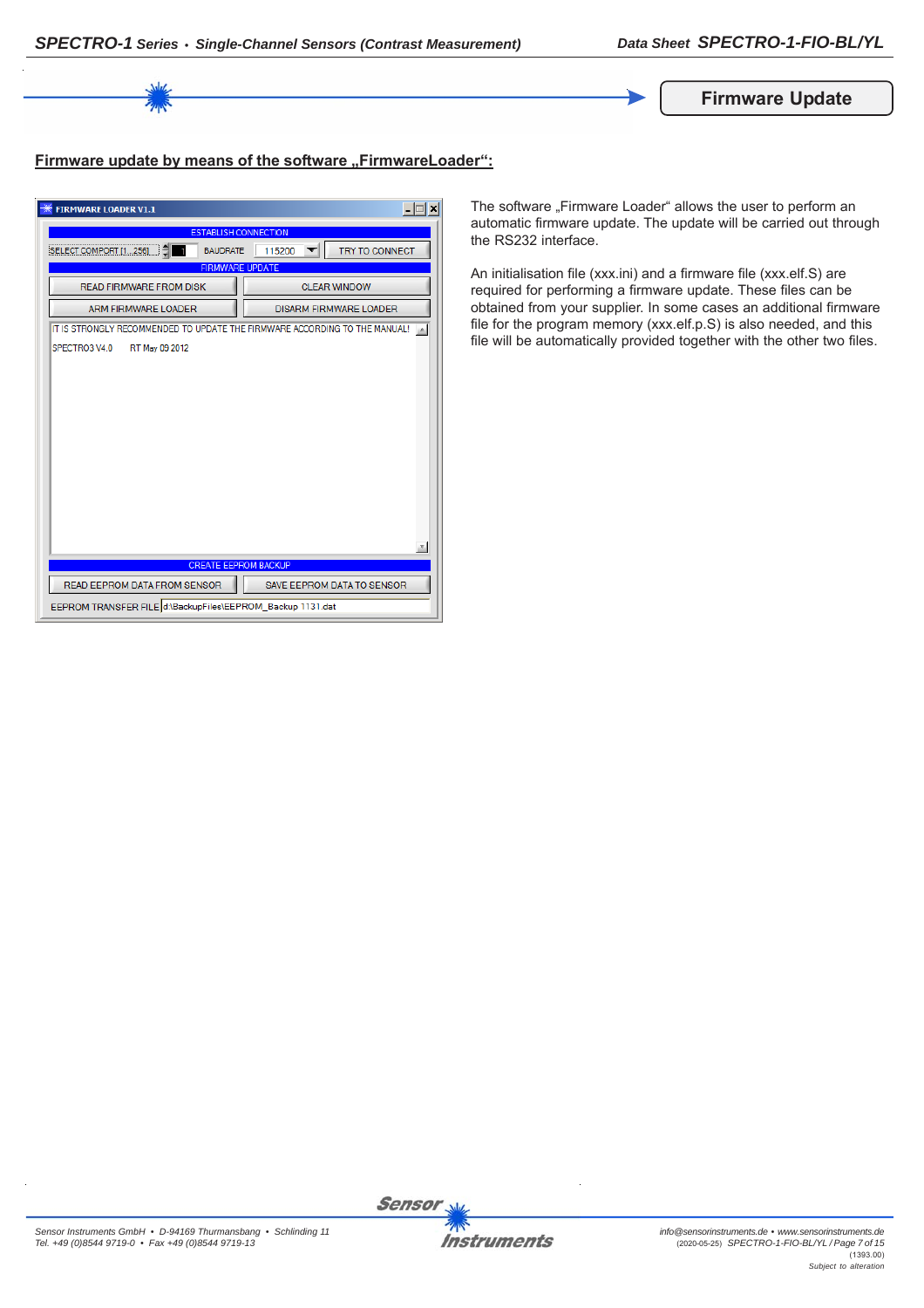

**Fiber Optics**

**Available standard fiber optics (FIO Series):** (further types of fiber optics available on request)

**Reflected light fiber optics R-S-A1.1-(1.5)-...-22° R-S-A2.0-(2.5)-...-22° R-S-A3.0-(3.0)-...-22° R-S-R1.1-(3x0.5)-...-22° R-S-R2.1-(6x1)-...-22°** (available in standard length 600mm or 1200mm)

### **Please note:**

For operation with the SPECTRO-1-FIO-BL/OR solely reflected light optical fibers with a beam opening angle of 22° are to be used!



## **Characteristics:**

Light-conducting glass fibers are optical components that allow the transmission of light through any curved path based on the principle of total reflection.

The individual fiber is composed of high-break core glass and low-break cladding glass. The light beams entering the core glass within the critical angle are guided through the fiber by way of reflection at the core/cladding contact surfaces (step index fiber). The highly flexible optical fibers are made of bundled individual glass fibers. The ends are each glued into a sensor head and a connector. The faces are optically polished. For protection against mechanical, chemical, or thermal destruction the optical fibers are provided with a corresponding protective sheath.

### **Order Code:**

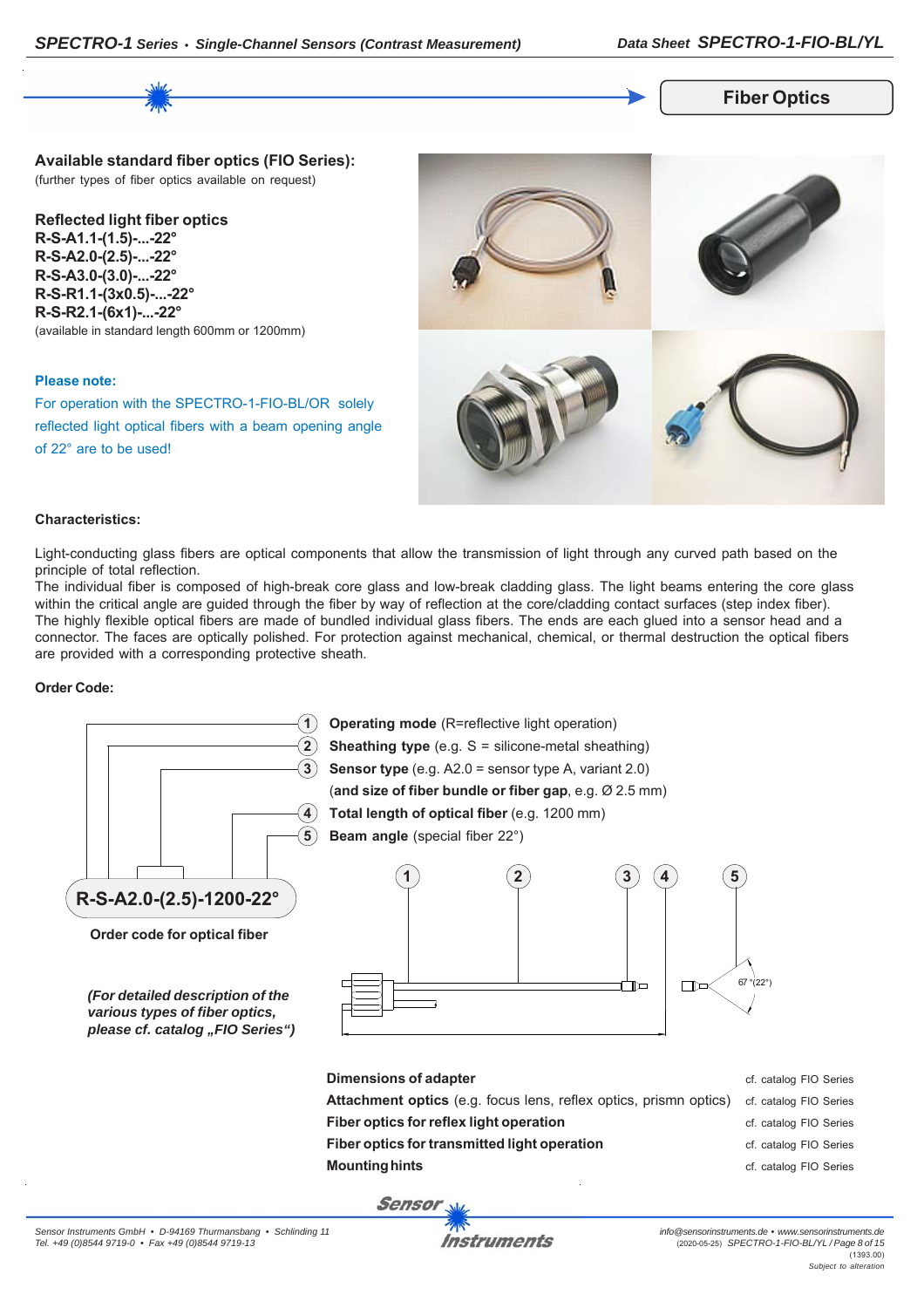

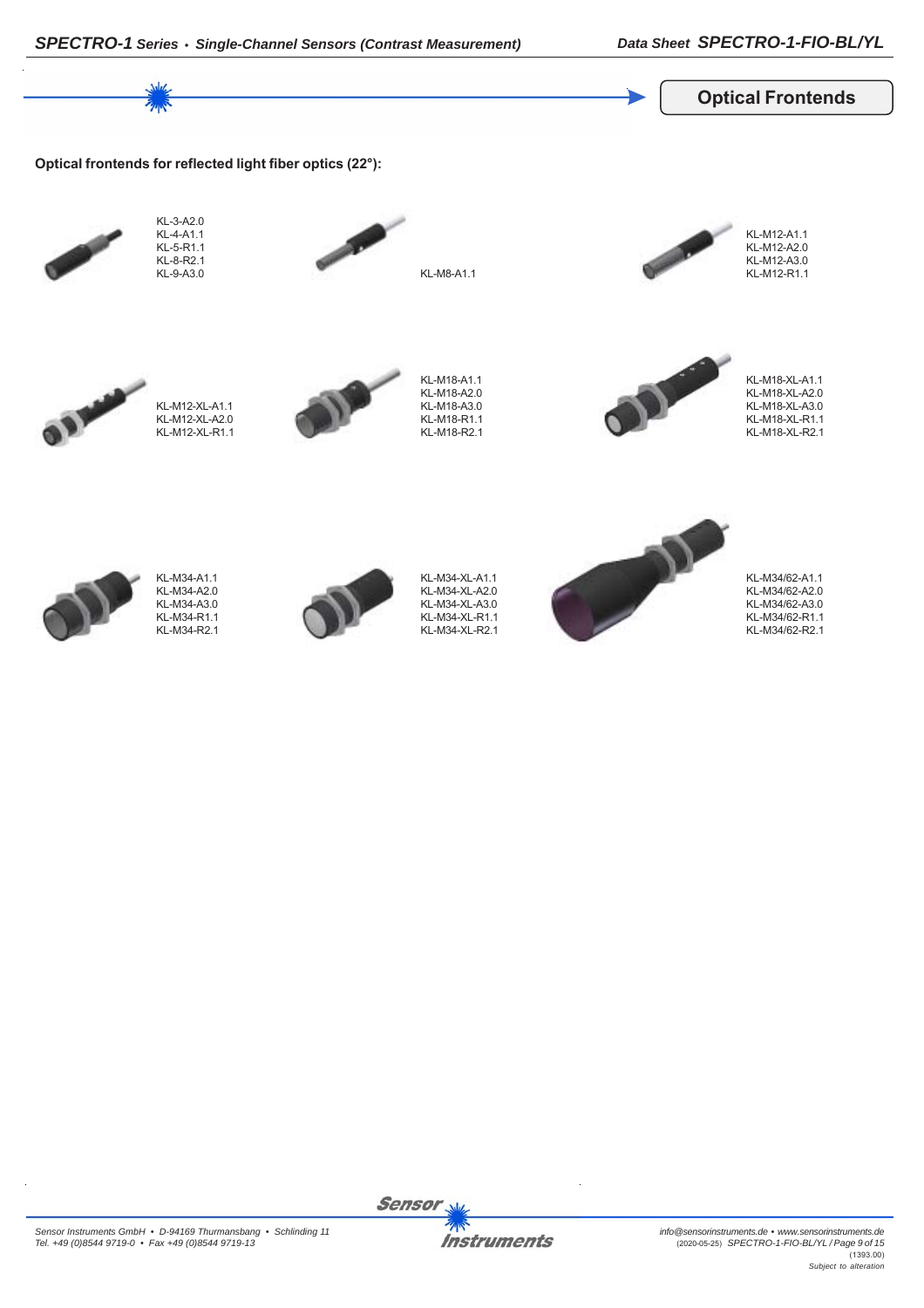**Optical Frontends**

## **Optical frontends for reflected light fiber optics (22°):**

| Part number:   | Suitable for fiber optics type:<br>$(R = reflected light)$ | <b>Characteristics:</b>             |
|----------------|------------------------------------------------------------|-------------------------------------|
|                |                                                            |                                     |
| KL-3-A2.0      | R-S-A2.0-(2.5)--22°                                        | Working distance typ. 10 mm  20 mm  |
| KL-4-A1.1      | $R-S-A1.1-(1.5)$ --22°                                     | Working distance typ. 10 mm  15 mm  |
| KL-5-R1.1      | R-S-R1.1-(3x0.5)--22°                                      | Working distance typ. 8 mm  20 mm   |
| KL-8-R2.1      | R-S-R2.1-(6x1)--22°                                        | Working distance typ. 8 mm  25 mm   |
| KL-9-A3.0      | $R-S-A3.0-(3.0)$ --22°                                     | Working distance typ. 8 mm  25 mm   |
| KL-M8-A1.1     | $R-S-A1.1-(1.5)--22^{\circ}$                               | Working distance typ. 8 mm  20 mm   |
| KL-M12-A1.1    | $R-S-A1.1-(1.5)--22^{\circ}$                               | Working distance typ. 8 mm  20 mm   |
| KL-M12-A2.0    | R-S-A2.0-(2.5)--22°                                        | Working distance typ. 8 mm  20 mm   |
| KL-M12-A3.0    | R-S-A3.0-(3.0)--22°                                        | Working distance typ. 8 mm  20 mm   |
| KL-M12-R1.1    | R-S-R1.1-(3x0.5)--22°                                      | Working distance typ. 8 mm  20 mm   |
| KL-M12-XL-A1.1 | R-S-A1.1-(1.5)--22°                                        | Working distance typ. 30 mm  100 mm |
| KL-M12-XL-A2.0 | R-S-A2.0-(2.5)--22°                                        | Working distance typ. 30 mm  100 mm |
| KL-M12-XL-R1.1 | R-S-R1.1-(3x0.5)--22°                                      | Working distance typ. 30 mm  100 mm |
| KL-M18-A1.1    | R-S-A1.1-(1.5)--22°                                        | Working distance typ. 10 mm  60 mm  |
| KL-M18-A2.0    | R-S-A2.0-(2.5)--22°                                        | Working distance typ. 10 mm  80 mm  |
| KL-M18-A3.0    | R-S-A3.0-(3.0)--22°                                        | Working distance typ. 10 mm  80 mm  |
| KL-M18-R1.1    | R-S-R1.1-(3x0.5)--22°                                      | Working distance typ. 10 mm  60 mm  |
|                |                                                            |                                     |
| KL-M18-XL-A1.1 | $R-S-A1.1-(1.5)$ --22°                                     | Working distance typ. 50 mm  100 mm |
| KL-M18-XL-A2.0 | R-S-A2.0-(2.5)--22°                                        | Working distance typ. 50 mm  100 mm |
| KL-M18-XL-A3.0 | R-S-A3.0-(3.0)--22°                                        | Working distance typ. 50 mm  100 mm |
| KL-M18-XL-R1.1 | R-S-R1.1-(3x0.5)--22°                                      | Working distance typ. 50 mm  100 mm |
| KL-M18-XL-R2.1 | R-S-R2.1-(6x1)--22°                                        | Working distance typ. 50 mm  100 mm |
| KL-M34-A1.1    | $R-S-A1.1-(1.5)$ --22°                                     | Working distance typ. 50 mm  100 mm |
| KL-M34-A2.0    | R-S-A2.0-(2.5)--22°                                        | Working distance typ. 50 mm  100 mm |
| KL-M34-A3.0    | R-S-A3.0-(3.0)--22°                                        | Working distance typ. 50 mm  100 mm |
| KL-M34-R1.1    | R-S-R1.1-(3x0.5)--22°                                      | Working distance typ. 50 mm  100 mm |
| KL-M34-R2.1    | R-S-R2.1-(6x1)--22°                                        | Working distance typ. 50 mm  100 mm |
| KL-M34-XL-A1.1 | $R-S-A1.1-(1.5)$ --22°                                     | Working distance typ. 50 mm  100 mm |
| KL-M34-XL-A2.0 | R-S-A2.0-(2.5)--22°                                        | Working distance typ. 50 mm  100 mm |
| KL-M34-XL-A3.0 | $R-S-A3.0-(3.0)$ --22°                                     | Working distance typ. 50 mm  100 mm |
| KL-M34-XL-R1.1 | R-S-R1.1-(3x0.5)--22°                                      | Working distance typ. 50 mm  100 mm |
| KL-M34-XL-R2.1 | R-S-R2.1-(6x1)--22°                                        | Working distance typ. 50 mm  100 mm |
| KL-M34/62-A1.1 | $R-S-A1.1-(1.5)$ --22°                                     | Working distance typ. 80 mm  100 mm |
| KL-M34/62-A2.0 | R-S-A2.0-(2.5)--22°                                        | Working distance typ. 80 mm  100 mm |
| KL-M34/62-A3.0 | $R-S-A3.0-(3.0)$ --22°                                     | Working distance typ. 80 mm  100 mm |
| KL-M34/62-R1.1 | R-S-R1.1-(3x0.5)--22°                                      | Working distance typ. 80 mm  100 mm |
| KL-M34/62-R2.1 | R-S-R2.1-(6x1)--22°                                        | Working distance typ. 80 mm  100 mm |
|                |                                                            |                                     |

Sensor<sub>N</sub>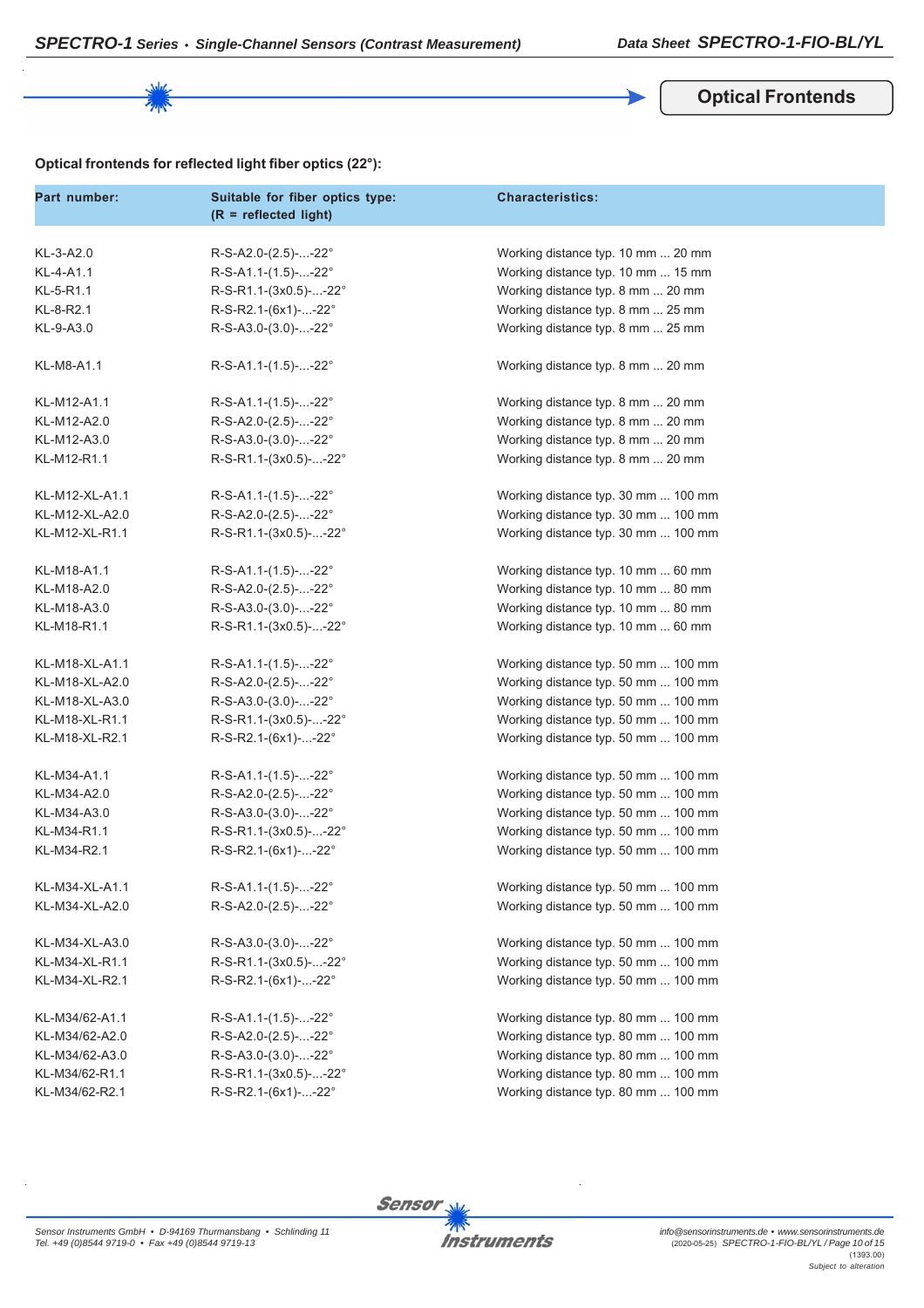

Sensor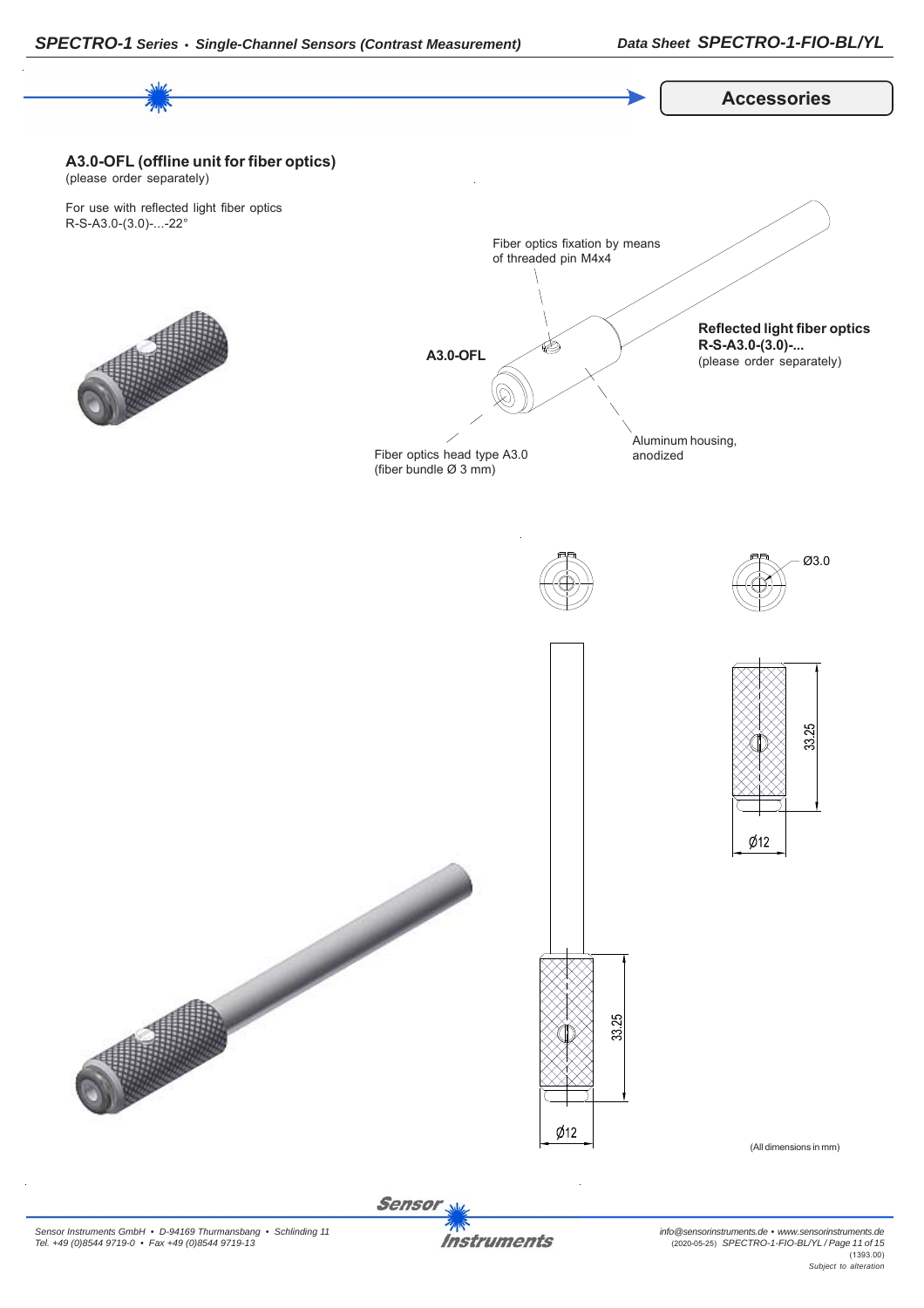

**Instruments**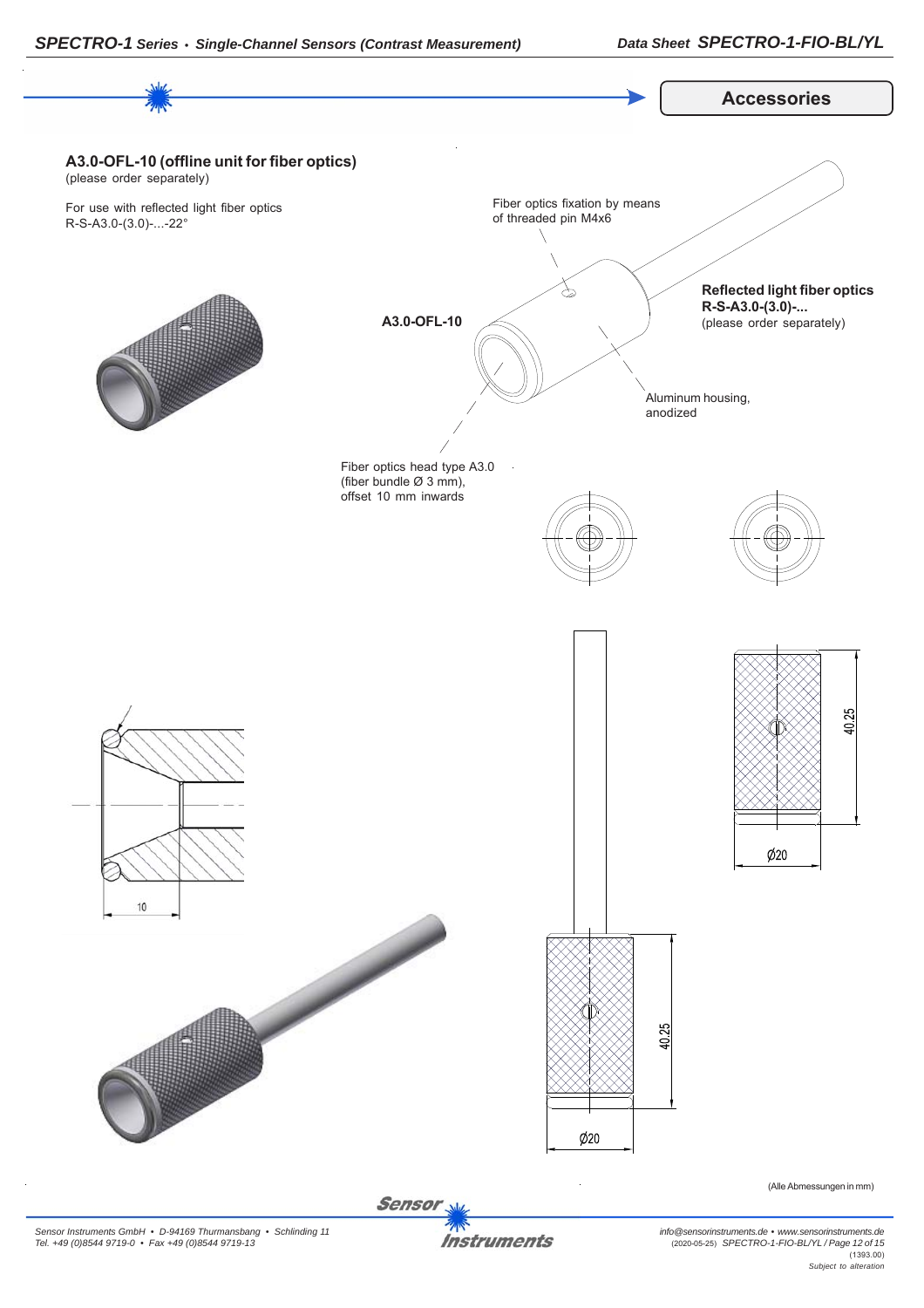

Sensor **Instruments**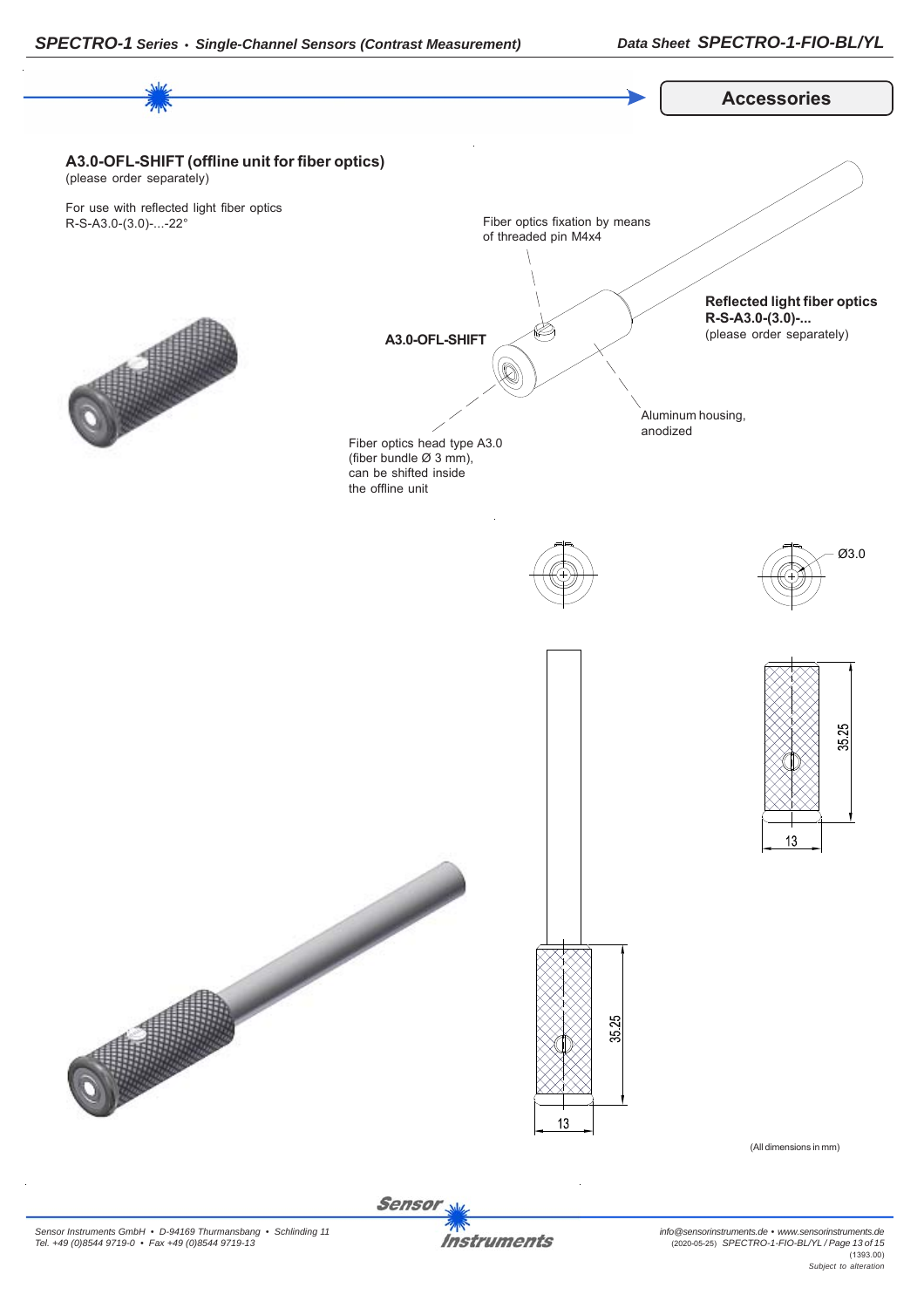



*Sensor Instruments GmbH • D-94169 Thurmansbang • Schlinding 11 Tel. +49 (0)8544 9719-0 • Fax +49 (0)8544 9719-13*

**Instruments** 

*info@sensorinstruments.de • www.sensorinstruments.de* (2020-05-25) *SPECTRO-1-FIO-BL/YL / Page 14 of 15* (1393.00) *Subject to alteration*